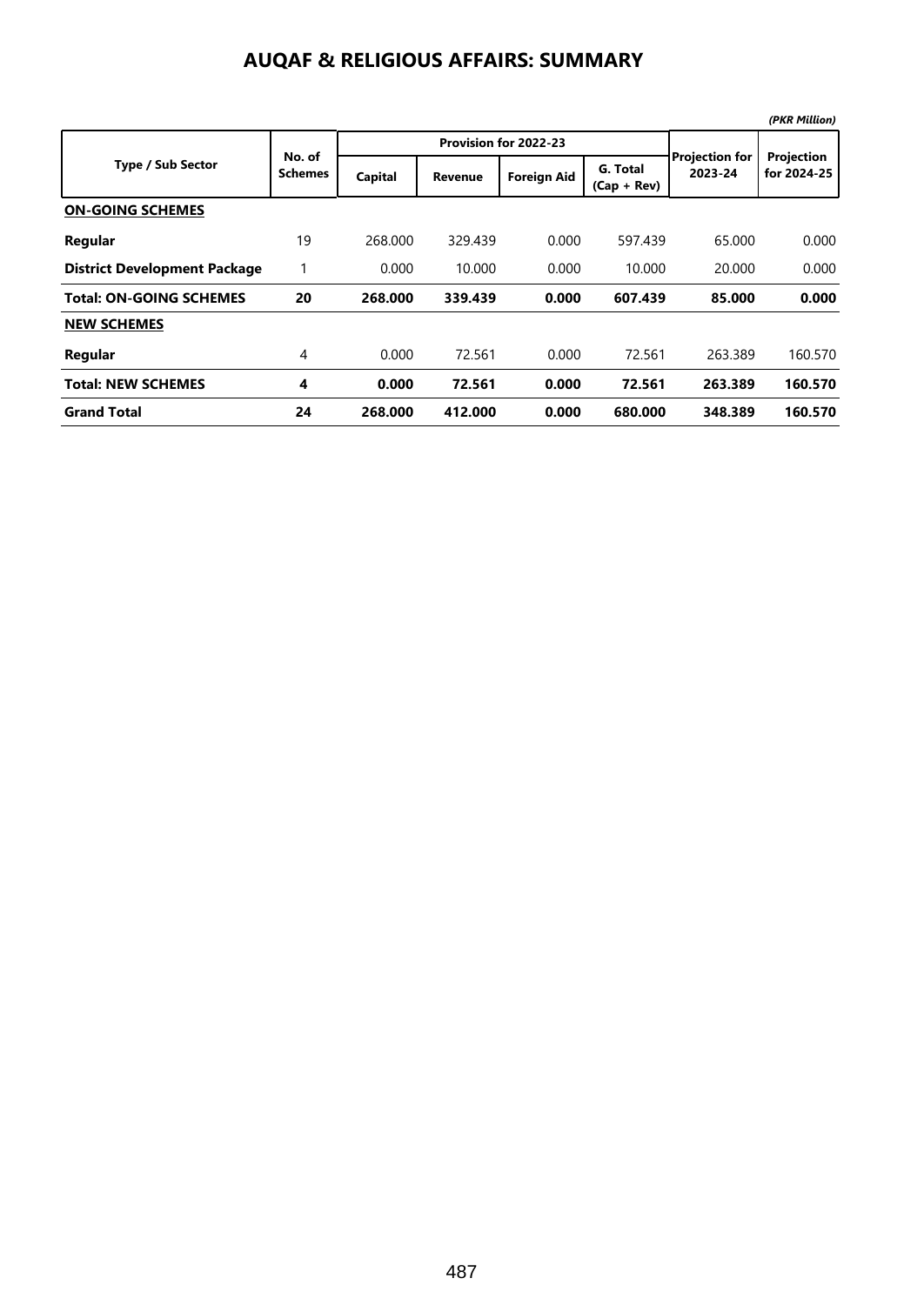## **Auqaf & Religious Affairs**

|              |                                                                                                                                                                                                                                                          |           | $\overline{\phantom{a}}$ |         |                       |                               |                         |         | (PKR Million)                      |
|--------------|----------------------------------------------------------------------------------------------------------------------------------------------------------------------------------------------------------------------------------------------------------|-----------|--------------------------|---------|-----------------------|-------------------------------|-------------------------|---------|------------------------------------|
| <b>GS</b>    | <b>Scheme Information</b>                                                                                                                                                                                                                                |           | Accum.                   |         | Provision for 2022-23 |                               | <b>MTDF Projections</b> |         | Throw fwd                          |
| No           | Scheme ID / Approval Date / Location                                                                                                                                                                                                                     | Est. Cost | Exp.<br>June, 22         | Cap.    | Rev.                  | <b>G.Total</b><br>(Cap.+Rev.) | 2023-24                 | 2024-25 | <b>Beyond</b><br><b>June, 2025</b> |
| $\mathbf{1}$ | $\mathbf{2}$                                                                                                                                                                                                                                             | 3         | 4                        | 5       | 6                     | 7                             | 8                       | 9       | 10                                 |
|              | <b>ON-GOING SCHEMES</b>                                                                                                                                                                                                                                  |           |                          |         |                       |                               |                         |         |                                    |
| Regular      |                                                                                                                                                                                                                                                          |           |                          |         |                       |                               |                         |         |                                    |
| 4870         | Provision of Public Amenities, Water<br>Supply Arrangements, Up-gradation of<br>Shrine/Mosque, Verandahs and Pond at<br>Shrine Hazrat Shah Jahaan Chishtee,<br>Jhelum.<br>01282101152 / 29-07-2021 / Jhelum                                              | 15.000    | 10.000                   | 0.000   | 5.000                 | 5.000                         | 0.000                   | 0.000   | 0.000                              |
| 4871         | Re-construction of Mosque, Zaireen<br>Verandah, Wazoo Place, Construction of<br>Approach / Passage and Boundary Wall<br>at Shrine Hazrat Mitha Masoom,<br>Sargodha.<br>01332101164 / 29-07-2021 / Sargodha                                               | 30.000    | 5.000                    | 0.000   | 25.000                | 25.000                        | 0.000                   | 0.000   | 0.000                              |
| 4872         | Re-construction of Mosque & Provision<br>of Basic Amenities at Shrine Hazrat Pir<br>Badhaya, Darya Khan.<br>01302101159 / 29-07-2021 / Bhakkar                                                                                                           | 25.000    | 10.000                   | 0.000   | 15.000                | 15.000                        | 0.000                   | 0.000   | 0.000                              |
| 4873         | <b>Conservation / Restoration of Shrine</b><br>Hazrat Shah Sadig Nihang, Jhang<br>01102101182 / 29-07-2021 / Jhang                                                                                                                                       | 50.000    | 20.000                   | 0.000   | 20.000                | 20.000                        | 10.000                  | 0.000   | 0.000                              |
| 4874         | Re-construction of Masjid 1st Floor, 2nd<br>Floor, Lavatory Block & Wazoo Place at<br>Jamia Masjid Markazi, Toba Tek Singh<br>01112101180 / 29-07-2021 / Toba Tek<br>Singh                                                                               | 45.000    | 20.000                   | 0.000   | 25.000                | 25.000                        | 0.000                   | 0.000   | 0.000                              |
| 4875         | Provision of Basic Amenities & Up-<br>gradation works at Shrine Hazrat Shah<br>Abdul Rehman, Bhirri Kalan,<br>Gujranwala.<br>01122101169 / 29-07-2021 / Gujranwala                                                                                       | 15.000    | 5.000                    | 0.000   | 10.000                | 10.000                        | 0.000                   | 0.000   | 0.000                              |
| 4876         | Up-gradation of Shrine, Mosque, Zaireen<br><b>Verandas and Provision of Public</b><br>Amenities at Shrine Hazrat Pir Jamat Ali<br>Shah, Ali Pur Syddian, Narowal<br>01162101166 / 29-07-2021 / Narowal                                                   | 40.000    | 20.000                   | 0.000   | 20.000                | 20.000                        | 0.000                   | 0.000   | 0.000                              |
| 4877         | Finishing Work of Shrine of Bibi Pak<br>Daman, Lahore including Up-gradation<br>of approach passage and Graveyard.<br>(Phase-II)<br>01192103290 / 01-04-2022 / Lahore                                                                                    | 313.000   | 45.000                   | 268.000 | 0.000                 | 268.000                       | 0.000                   | 0.000   | 0.000                              |
| 4878         | Re-construction of Shrine & Arcades,<br>Raising of Floor Level, Lavatory Block &<br>Wazoo Place Construction of Langar<br>Khana, Musafir Khana at Shrine Hazrat<br>Peer Bahar Shah (R.A), Sheikhupura.<br>01212101151 / 29-07-2021 /<br>Sheikhupura      | 20.000    | 10.000                   | 0.000   | 10.000                | 10.000                        | 0.000                   | 0.000   | 0.000                              |
| 4879         | <b>Construction of Retaining Wall &amp;</b><br>Widening of Shrine Floor, Alternate<br>Stairs, Langar Khana, Musafir Khana &<br>Toilet / Ablution for ladies & gents at<br>Shrine Hazrat Baba Kamal Chishti,<br>Kasur<br>01182101149 / 29-07-2021 / Kasur | 75.000    | 25.000                   | 0.000   | 25.000                | 25.000                        | 25.000                  | 0.000   | 0.000                              |
| 4880         | Restoration / Preservation of Historical /<br>Islamic Sites / Buildings at Sher Garh,<br>Okara<br>01342101170 / 29-07-2021 / Okara                                                                                                                       | 25.000    | 10.000                   | 0.000   | 15.000                | 15.000                        | 0.000                   | 0.000   | 0.000                              |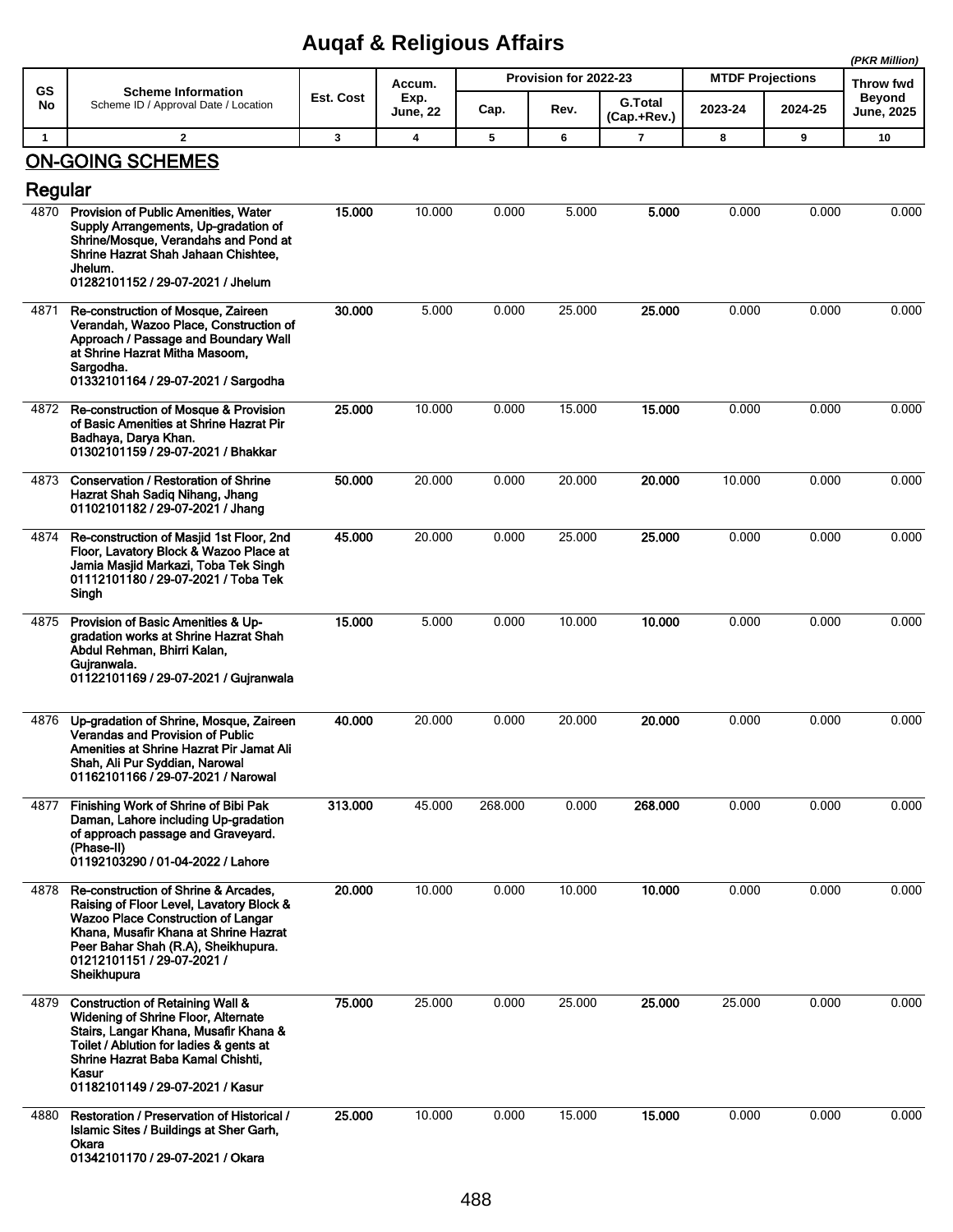# **Auqaf & Religious Affairs**

|              |                                                                                                                                                                                                                                       |              |                  |                       |         |                               |                         | (PKR Million) |                            |
|--------------|---------------------------------------------------------------------------------------------------------------------------------------------------------------------------------------------------------------------------------------|--------------|------------------|-----------------------|---------|-------------------------------|-------------------------|---------------|----------------------------|
| GS           | <b>Scheme Information</b><br>Scheme ID / Approval Date / Location                                                                                                                                                                     | Est. Cost    | Accum.           | Provision for 2022-23 |         |                               | <b>MTDF Projections</b> |               | Throw fwd<br><b>Beyond</b> |
| No           |                                                                                                                                                                                                                                       |              | Exp.<br>June, 22 | Cap.                  | Rev.    | <b>G.Total</b><br>(Cap.+Rev.) | 2023-24                 | 2024-25       | <b>June, 2025</b>          |
| $\mathbf{1}$ | $\overline{\mathbf{2}}$                                                                                                                                                                                                               | $\mathbf{3}$ | 4                | 5                     | 6       | $\overline{7}$                | 8                       | 9             | 10                         |
| 4881         | <b>Conservation &amp; Restoration of</b><br>Infrastructure & Up-gradation of Services<br>at Darbar Baba Farid-ud-Din, Ganj<br>Shakar (R.A), Pakpattan<br>01352154081 / 30-08-2021 / Pakpattan                                         | 32.880       | 15.000           | 0.000                 | 17.880  | 17.880                        | 0.000                   | 0.000         | 0.000                      |
| 4882         | <b>Conservation &amp; Restoration of</b><br>Infrastructure & Up-gradation of Services<br>at Darbar Baba Farid-ud-Din, Ganj<br>Shakar (R.A), Pakpattan (Punjab Augaf)<br>01352102183 / 30-08-2021 / Pakpattan                          | 43.573       | 20.000           | 0.000                 | 23.573  | 23.573                        | 0.000                   | 0.000         | 0.000                      |
| 4883         | <b>Conservation/Restoration of Shrine</b><br>Hazrat Abdul Wahab Bukhari, Daira<br>Deen Panah, Muzaffar Garh<br>01061900344 / 16-09-2019 /<br><b>Muzaffargarh</b>                                                                      | 20.000       | 12.000           | 0.000                 | 8.000   | 8.000                         | 0.000                   | 0.000         | 0.000                      |
| 4884         | Re-construction of Mosque, Repair/<br>Renovation of Shrines & Provision of<br><b>Basic Amenities at Shrine Hazrat Sakhi</b><br>Abdul Wahab, Chiniot.<br>01082101156 / 29-07-2021 / Chiniot                                            | 15.000       | 5.000            | 0.000                 | 10.000  | 10.000                        | 0.000                   | 0.000         | 0.000                      |
| 4885         | Re-construction of Shrine / Chillah Gah,<br>Provision of Public Amenities and<br><b>Construction of Verandah and Boundary</b><br>Wall at Shrine Hazrat Muhammad Sadiq<br>Lali, Lalian, Chiniot.<br>01082101163 / 29-07-2021 / Chiniot | 20.000       | 15.000           | 0.000                 | 5.000   | 5.000                         | 0.000                   | 0.000         | 0.000                      |
| 4886         | <b>Construction of Libraries at 15-Nos</b><br><b>Shrines in Punjab</b><br>01372101148 / 31-08-2021 / Punjab                                                                                                                           | 90.000       | 30.000           | 0.000                 | 30.000  | 30,000                        | 30.000                  | 0.000         | 0.000                      |
| 4887         | Up-keeping/Conservation and Adaptive<br>Re-use of Landmark Shrines/Mosques<br>in Punjab.<br>01372103293 / 09-09-2021 / Punjab                                                                                                         | 100.000      | 75.000           | 0.000                 | 25.000  | 25.000                        | 0.000                   | 0.000         | 0.000                      |
| 4888         | Up-keeping/Conservation and Adaptive<br>Re-use of Major Shrines/Mosques in<br>South Punjab.<br>01372103295 / 09-09-2021 / Punjab                                                                                                      | 100.000      | 60.014           | 0.000                 | 39.986  | 39.986                        | 0.000                   | 0.000         | 0.000                      |
|              | <b>Total: Regular</b>                                                                                                                                                                                                                 | 1,074.453    | 412.014          | 268.000               | 329.439 | 597.439                       | 65.000                  | 0.000         | 0.000                      |
|              | <b>District Development Package</b>                                                                                                                                                                                                   |              |                  |                       |         |                               |                         |               |                            |
| 4889         | Extension / Up-gradation of Darbar<br>Hazrat Khawaja Ghulam Farid (R.A.),<br>Kot Mithan District Rajanpur<br>01072101144 / 05-05-2021 / Rajanpur                                                                                      | 69.328       | 39.328           | 0.000                 | 10.000  | 10.000                        | 20.000                  | 0.000         | 0.000                      |
|              | <b>Total: District Development Package</b>                                                                                                                                                                                            | 69.328       | 39.328           | 0.000                 | 10.000  | 10.000                        | 20.000                  | 0.000         | 0.000                      |
|              | <b>Total: ON-GOING SCHEMES</b>                                                                                                                                                                                                        | 1,143.781    | 451.342          | 268.000               | 339.439 | 607.439                       | 85.000                  | 0.000         | 0.000                      |
|              | <b>NEW SCHEMES</b>                                                                                                                                                                                                                    |              |                  |                       |         |                               |                         |               |                            |
| Regular      |                                                                                                                                                                                                                                       |              |                  |                       |         |                               |                         |               |                            |
| 4890         | Conservation and Improvement of<br>Badshahi Masjid & Hazoori Bagh<br><b>Ensemble Lahore</b><br>01192201353 / Un-Approved / Lahore                                                                                                     | 350.570      | 0.000            | 0.000                 | 20.000  | 20.000                        | 170.000                 | 160.570       | 0.000                      |
| 4891         | <b>Feasibility Study: Integrated</b><br>Development Planning & Revamping Of<br>Data Darbar Complex, Lahore<br>01192201354 / Un-Approved / Lahore                                                                                      | 80.950       | 0.000            | 0.000                 | 20.000  | 20.000                        | 60.950                  | 0.000         | 0.000                      |